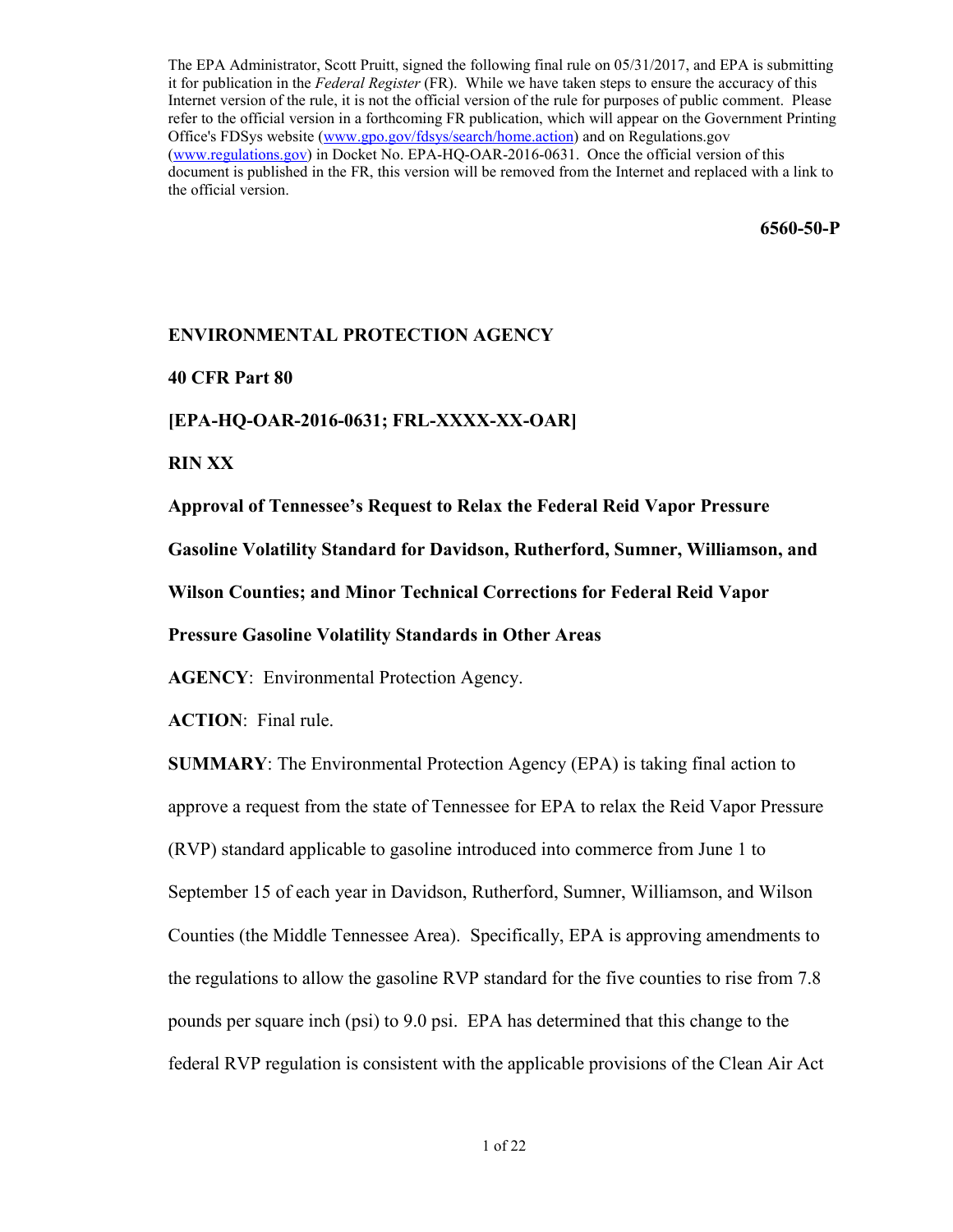(CAA). Finally, EPA is making several minor technical corrections to address clerical errors made in prior rulemakings that relaxed the gasoline RVP standard in other areas.

**DATES**: This final rule is effective on [**INSERT DATE OF PUBLICATION IN THE** 

## **FEDERAL REGISTER**].

**ADDRESSES**: EPA has established a docket for this action under Docket ID No. EPA-HQ-OAR-2016-0631. All documents in the docket are listed on the

[www.regulations.gov](http://www.regulations.gov/) website. Although listed in the index, some information may not be publicly available, e.g., Confidential Business Information (CBI) or other information whose disclosure is restricted by statute. Certain other material, such as copyrighted material, is not placed on the Internet and will be publicly available only in hard copy form. Publicly available docket materials are available electronically through

[www.regulations.gov.](http://www.regulations.gov/)

**FOR FURTHER INFORMATION CONTACT**: David Dickinson, Office of

Transportation and Air Quality, U.S. Environmental Protection Agency, 1200 Pennsylvania Avenue, Washington, DC 20460; telephone number: (202) 343-9256; email address: [dickinson.david@epa.gov,](mailto:dickinson.david@epa.gov) or Rudolph Kapichak, Office of Transportation and Air Quality, U.S. Environmental Protection Agency, 2000 Traverwood Drive, Ann Arbor, MI 48105; telephone number: (734) 214-4574; e-mail address: kapichak.rudolph@epa.gov.

## **SUPPLEMENTARY INFORMATION**:

The contents of this preamble are listed in the following outline:

- I. General Information
- II. Action Being Taken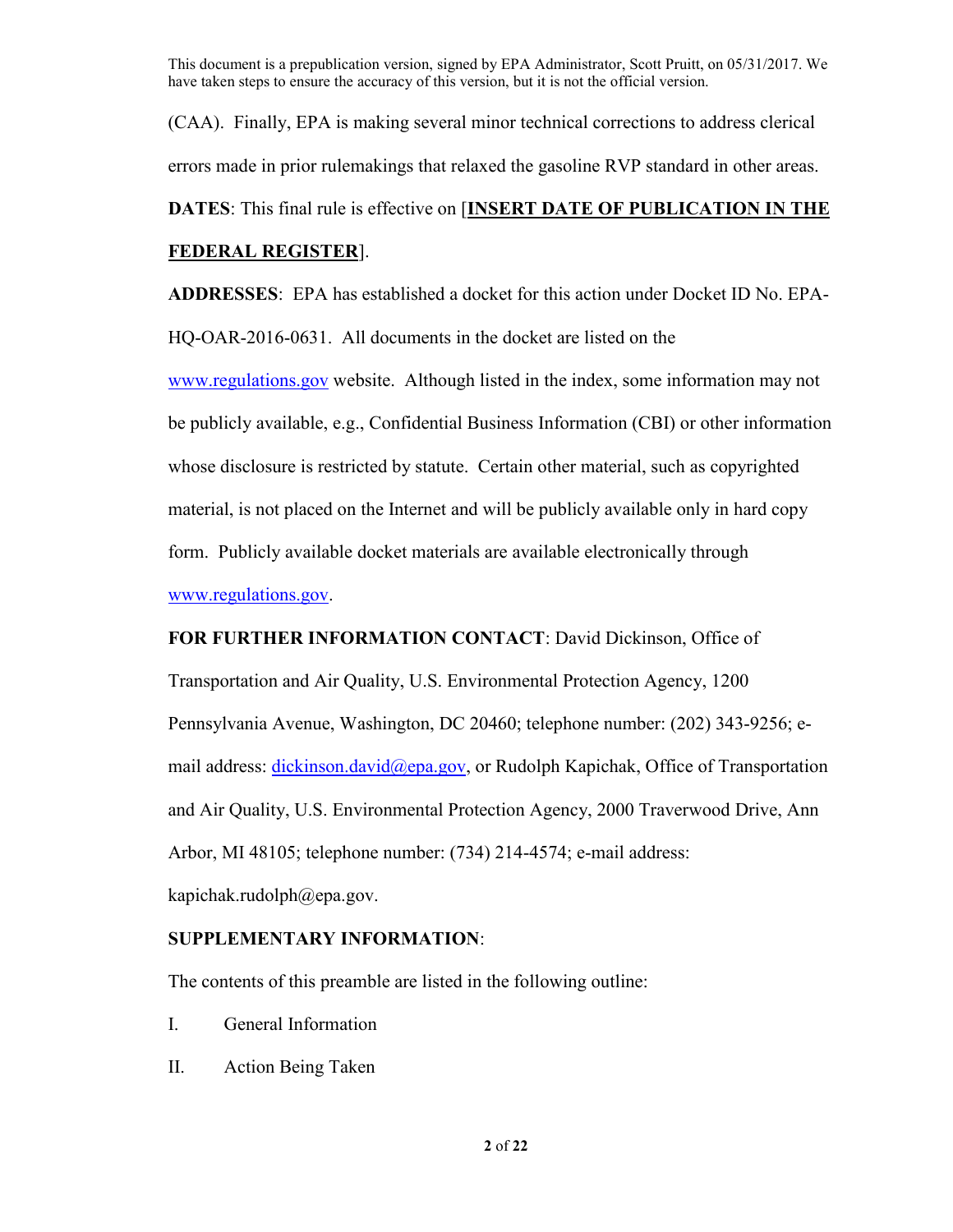- III. History of the Gasoline Volatility Requirement
- IV. EPA's Policy Regarding Relaxation of Gasoline Volatility Standards in Ozone Nonattainment Areas That Are Redesignated as Attainment Areas
- V. Tennessee's Request to Relax the Federal Gasoline RVP Requirement for Davidson, Rutherford, Sumner, Williamson, and Wilson Counties
- VI. Response to Comments
- VII. Final Action
- VIII. Technical Corrections
- IX. Statutory and Executive Order Reviews
- X. Legal Authority and Statutory Provisions

Effective date. Section 553(d) of the Administrative Procedure Act (APA), 5 U.S.C.

Chapter 5, generally provides that rules may not take effect earlier than 30 days after they are published in the Federal Register. EPA is issuing this final rule under CAA section 307(d)(1) which states: "The provisions of section 553 through 557. . . of Title 5 shall not, except as expressly provided in this subsection, apply to actions to which this subsection applies." Thus, section 553(d) of the APA does not apply to this rule. EPA is nevertheless acting consistently with the policies underlying APA section 553(d) in making this rule effective on [**INSERT DATE OF PUBLICATION IN THE** 

**FEDERAL REGISTER**]. APA section 553(d) allows an effective date less than 30 days after publication for a rule "that grants or recognizes an exemption or relieves a restriction." 5 U.S.C. 553(d)(1). This rule fits within that exception because it lifts a restriction on the introduction into commerce of gasoline with an RVP of greater than 7.8 psi sold in Davidson, Rutherford, Sumner, Williamson, and Wilson Counties between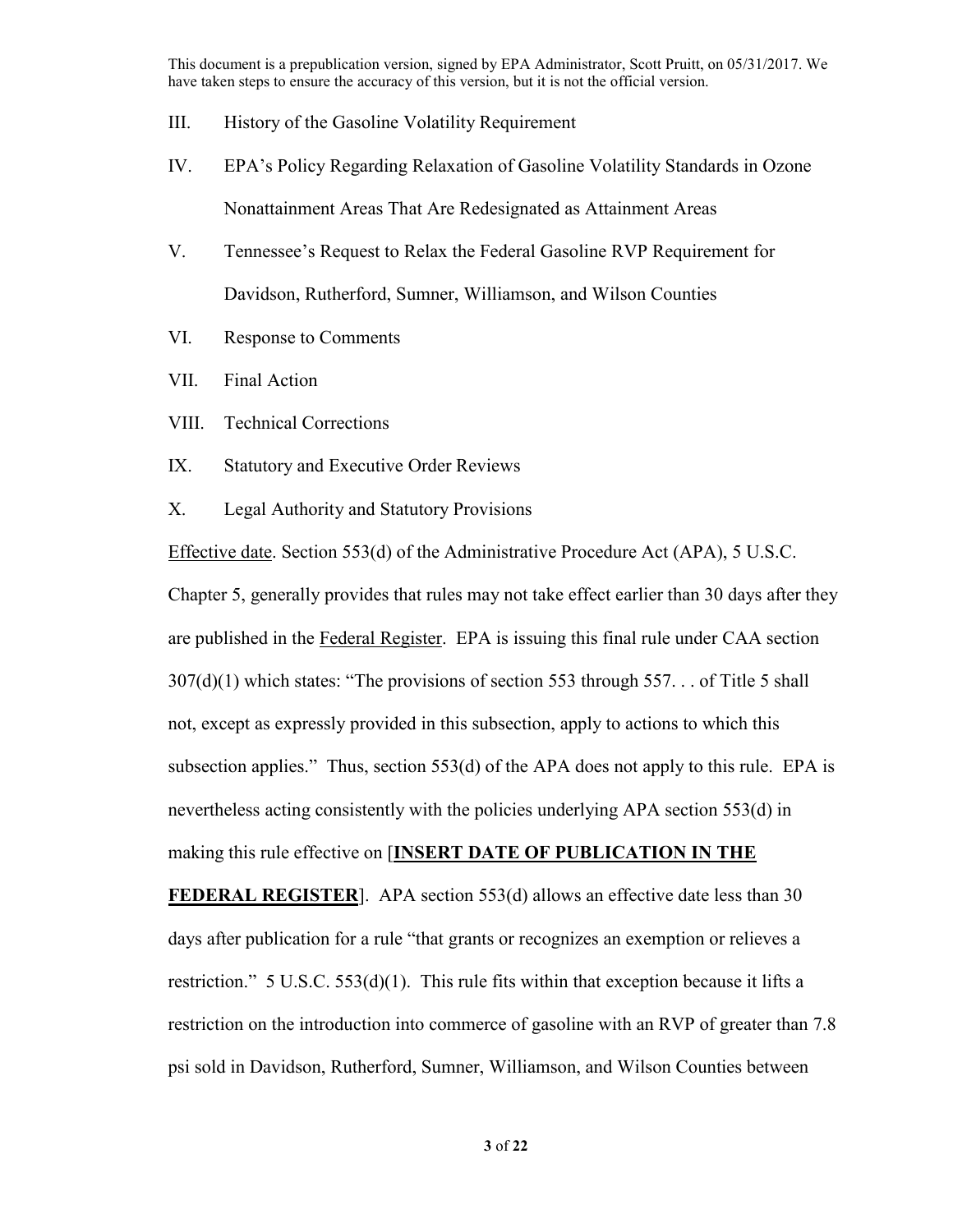June 1 and September 15 of each year. Because this action can be considered to relieve a restriction that would otherwise prevent the introduction into commerce of gasoline with an RVP of greater than 7.8 psi, EPA is making this action effective on [**INSERT DATE** 

## **OF PUBLICATION IN THE FEDERAL REGISTER**].

- I. General Information
- A. Does this action apply to me?

 Entities potentially affected by this rule are fuel producers and distributors who do business in the Middle Tennessee Area.

| Examples of Potentially Regulated Entities | NAICS <sup>1</sup> Codes |
|--------------------------------------------|--------------------------|
| Petroleum refineries                       | 324110                   |
| Gasoline Marketers and Distributors        | 424710<br>424720         |
| <b>Gasoline Retail Stations</b>            | 447110                   |
| <b>Gasoline Transporters</b>               | 484220<br>484230         |

The above table is not intended to be exhaustive, but rather provides a guide for readers regarding entities likely to be regulated by this action. The table lists the types of entities of which EPA is aware that potentially could be affected by this rule. Other types of entities not listed on the table could also be affected by this rule. To determine whether your organization could be affected by this rule, you should carefully examine the regulations in 40 CFR 80.27. If you have questions regarding the applicability of this action to a particular entity, see the **FOR FURTHER INFORMATION CONTACT** section of this preamble.

<span id="page-3-0"></span> $\overline{a}$ <sup>1</sup> North American Industry Classification System.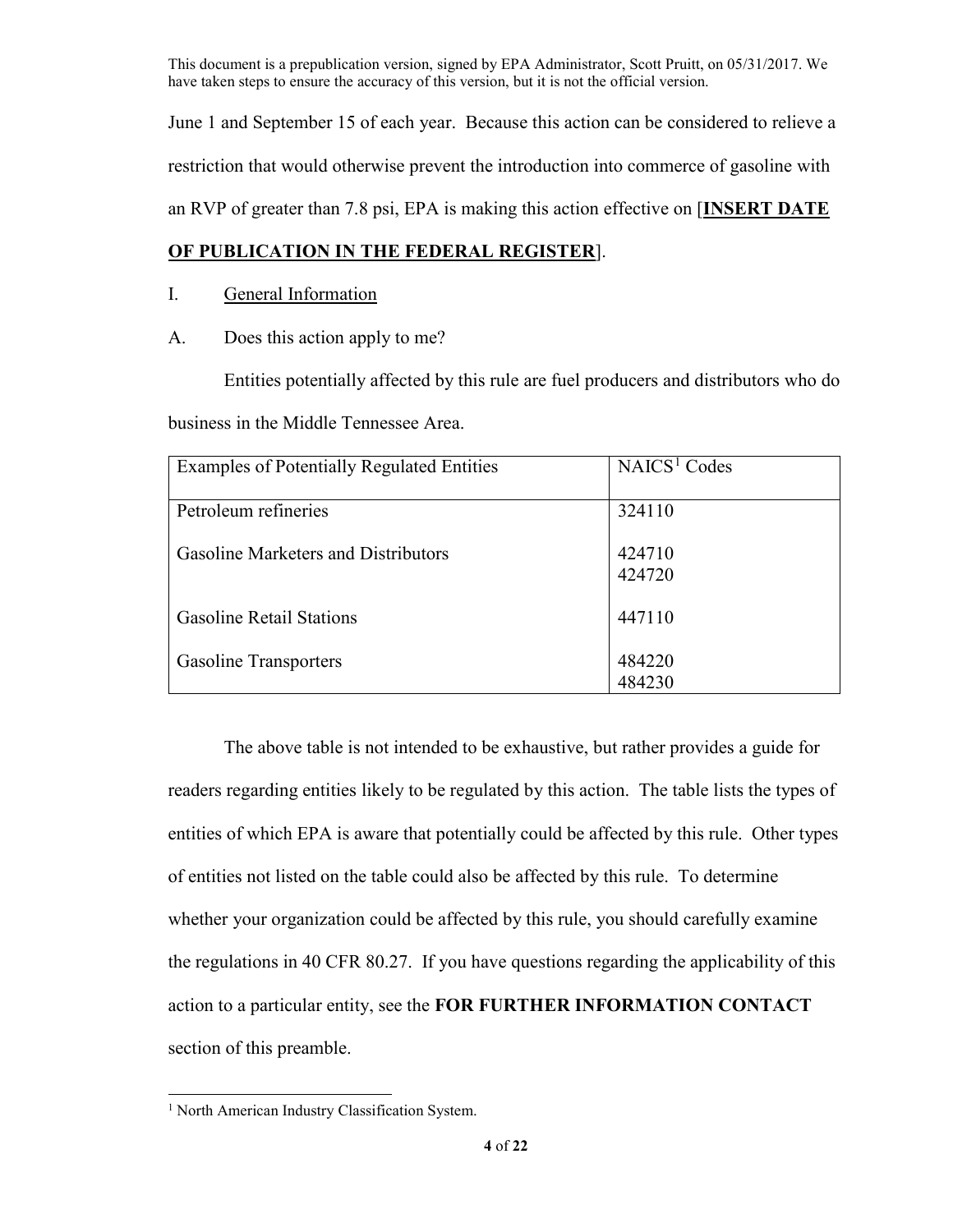#### B. What is EPA's authority for taking this action?

 The statutory authority for this action is granted to EPA by Sections 211(h) and 301(a) of the CAA, as amended; 42 U.S.C. 7545(h) and 7601(a).

#### II. Action Being Taken

 This final rule approves a request from the state of Tennessee to change the summertime gasoline RVP standard for Davidson, Rutherford, Sumner, Williamson, and Wilson Counties from 7.8 psi to 9.0 psi by amending EPA's regulations at 40 CFR 80.27(a)(2). In a previous rulemaking, EPA approved a maintenance plan revision for the Middle Tennessee Area for the 1997 ozone national ambient air quality standard (NAAQS) and a CAA section 110(l) non-interference demonstration that relaxing the federal RVP gasoline requirement from 7.8 psi to 9.0 psi for gasoline sold from June 1 to September 15 of each year would not interfere with maintenance of the NAAQS in the Middle Tennessee Area. For more information on EPA's approval of Tennessee's maintenance plan revision for the Middle Tennessee Area and the CAA section 110(l) non-interference demonstration, please refer to the May 1, 2017 rulemaking. (82 FR 20260).

 The preamble for this rulemaking is organized as follows: Section III. provides the history of the federal gasoline volatility regulation. Section IV. describes the policy regarding relaxation of volatility standards in ozone nonattainment areas that are redesignated as attainment areas. Section V. provides information specific to Tennessee's request for Davidson, Rutherford, Sumner, Williamson, and Wilson Counties. Section VI. provides a response to the comments EPA received. Section VII. presents the final action in response to Tennessee's request. Finally, Section VIII.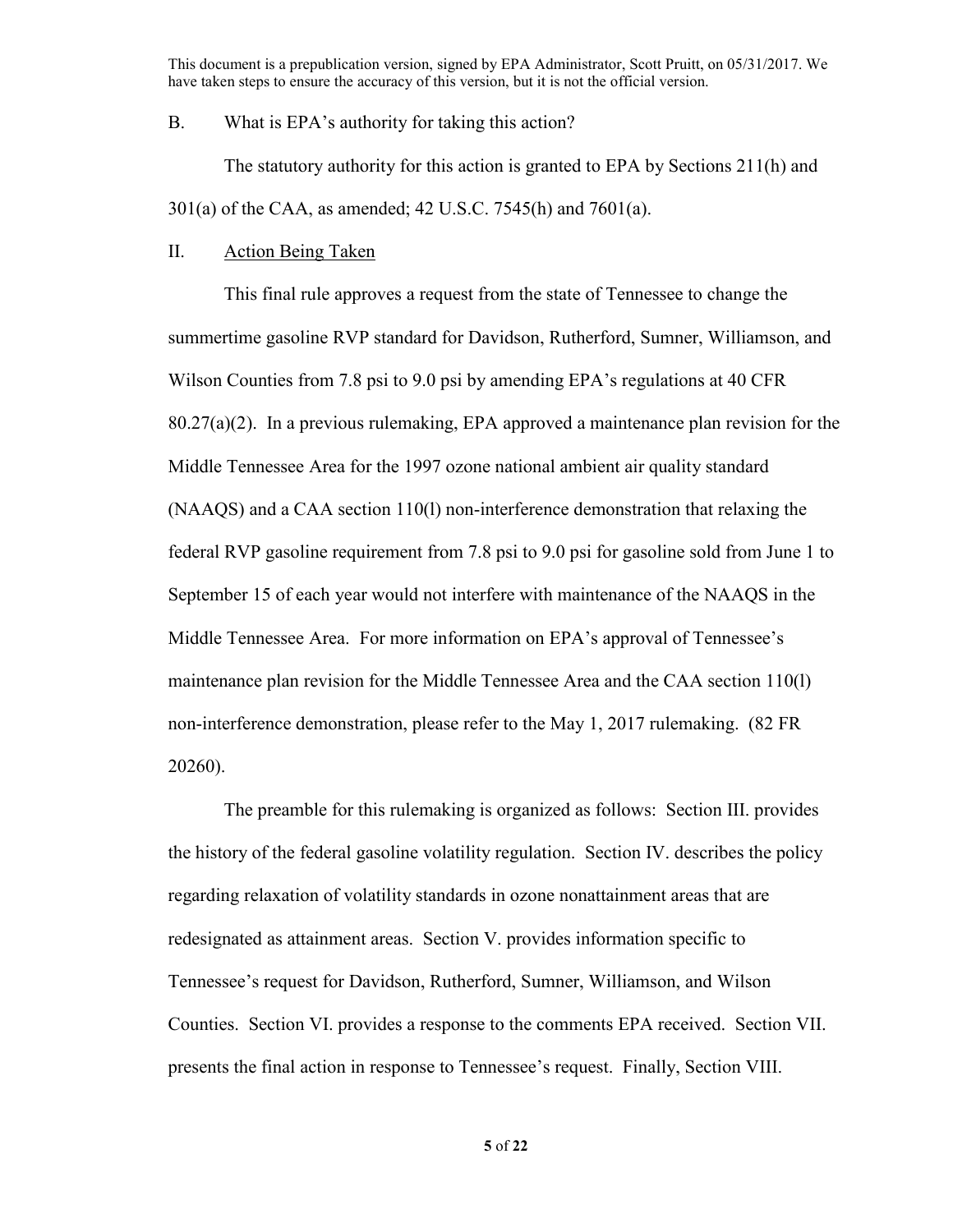provides an explanation of the minor technical corrections being made to 40 C.F.R. section  $80.27(a)(2)(ii)$ .

#### III. History of the Gasoline Volatility Requirement

On August 19, 1987 (52 FR 31274), EPA determined that gasoline nationwide was becoming increasingly volatile, causing an increase in evaporative emissions from gasoline-powered vehicles and equipment. Evaporative emissions from gasoline, referred to as volatile organic compounds (VOCs), are precursors to the formation of tropospheric ozone and contribute to the nation's ground-level ozone problem. Exposure to ground-level ozone can reduce lung function, thereby aggravating asthma and other respiratory conditions, increase susceptibility to respiratory infection, and may contribute to premature death in people with heart and lung disease.

The most common measure of fuel volatility that is useful in evaluating gasoline evaporative emissions is RVP. Under CAA section 211(c), EPA promulgated regulations on March 22, 1989 (54 FR 11868) that set maximum limits for the RVP of gasoline sold during the regulatory control periods that were established on a state-by-state basis in the final rule. The regulatory control periods addressed the portion of the year when peak ozone concentrations were expected. These regulations constituted Phase I of a twophase nationwide program, which was designed to reduce the volatility of gasoline during the high ozone season. On June 11, 1990 (55 FR 23658), EPA promulgated more stringent volatility controls as Phase II of the volatility control program. These requirements established maximum gasoline RVP standards of 9.0 psi or 7.8 psi (depending on the state, the month, and the area's initial ozone attainment designation with respect to the 1-hour ozone NAAQS).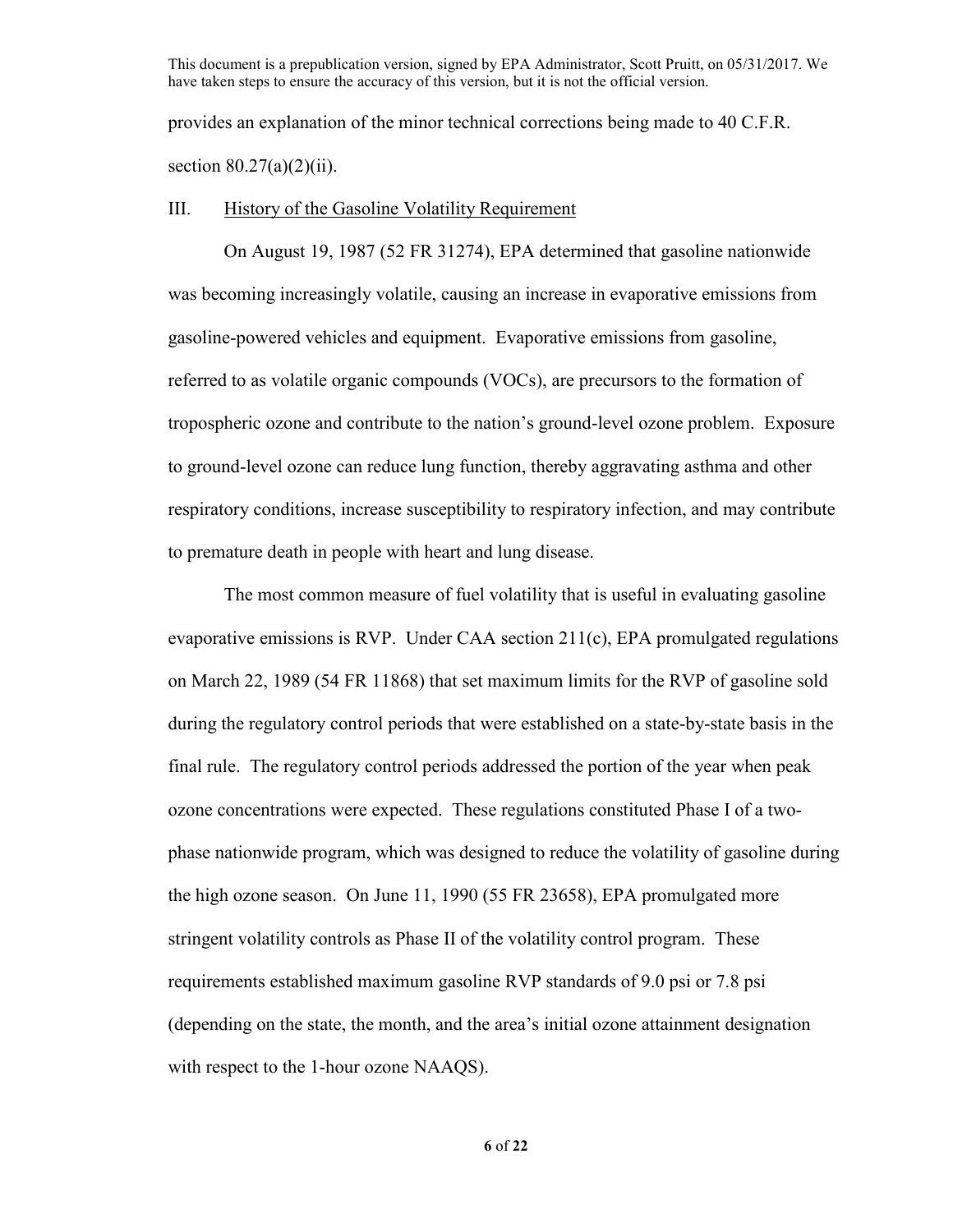The 1990 CAA Amendments established a new section 211(h) to address fuel volatility. CAA section 211(h) requires EPA to promulgate regulations making it unlawful to sell, offer for sale, dispense, supply, offer for supply, transport, or introduce into commerce gasoline with an RVP level in excess of 9.0 psi during the high ozone season. CAA section 211(h) also prohibits EPA from establishing a volatility standard more stringent than 9.0 psi in an attainment area, except that EPA may impose a lower (more stringent) standard in any former ozone nonattainment area redesignated to attainment.

 On December 12, 1991 (56 FR 64704), EPA modified the Phase II volatility regulations to be consistent with CAA section 211(h). The modified regulations prohibited the sale of gasoline with an RVP above 9.0 psi in all areas designated attainment for ozone, effective January 13, 1992. For areas designated as nonattainment, the regulations retained the original Phase II standards published on June 11, 1990 (55 FR 23658), which included the 7.8 psi ozone season limitation for certain areas. As stated in the preamble to the Phase II volatility controls and reiterated in the proposed change to the volatility standards published in 1991, EPA will rely on states to initiate changes to their respective volatility programs. EPA's policy for approving such changes is described below in Section IV. of this action.

The state of Tennessee has initiated this change by requesting that EPA relax the 7.8 psi gasoline RVP standard to 9.0 psi for Davidson, Rutherford, Sumner, Williamson, and Wilson Counties, which are subject to the 7.8 gasoline RVP requirement during the summertime ozone season. Accordingly, the state of Tennessee provided a technical demonstration showing that relaxing the federal gasoline RVP requirements in the five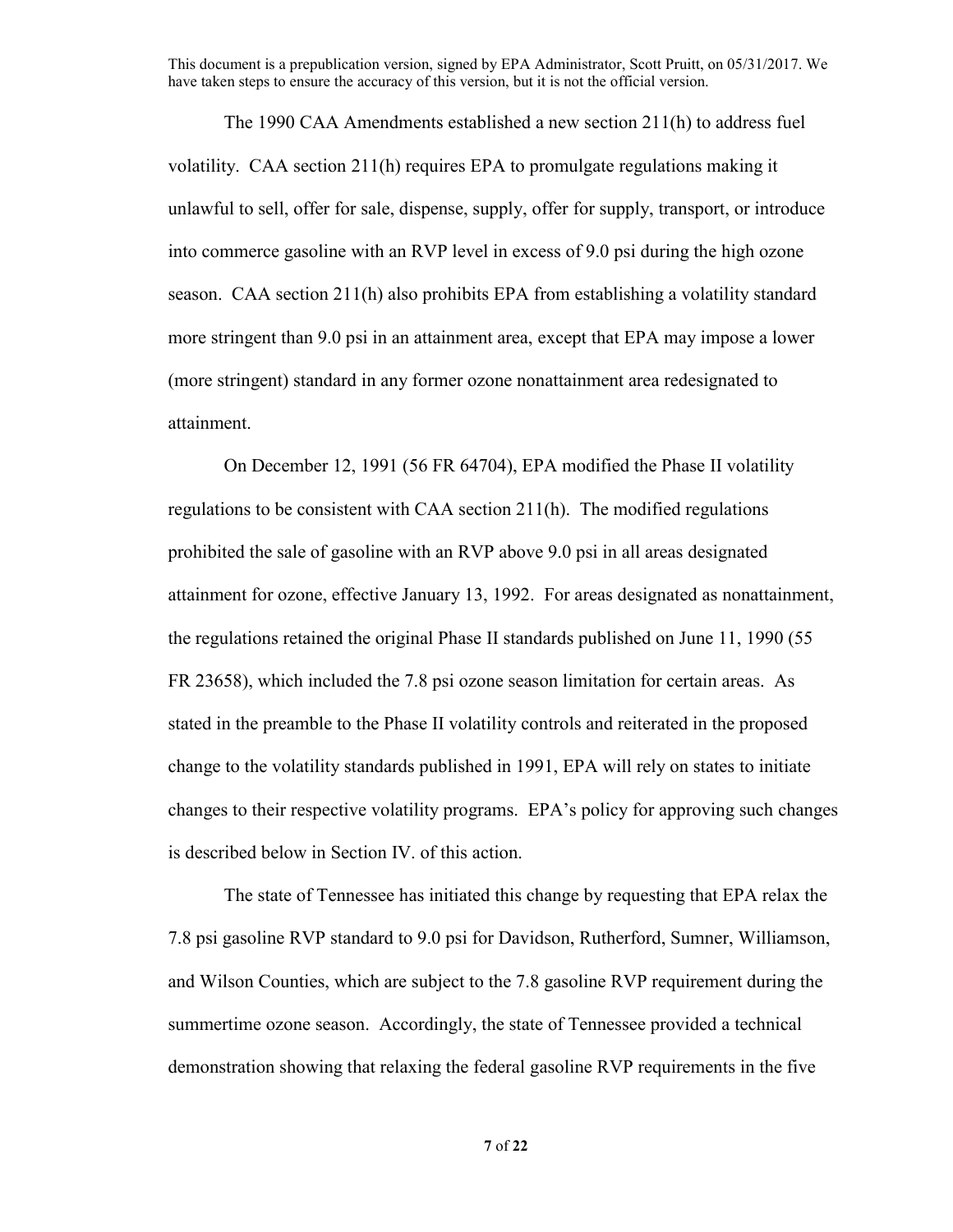counties from 7.8 psi to 9.0 psi would not interfere with maintenance of the NAAQS in the Middle Tennessee Area or with any other applicable CAA requirement. See Section V. of this action for information specific to Tennessee's request for the Middle Tennessee Area.

## IV. EPA's Policy Regarding Relaxation of Gasoline Volatility Standards in Ozone Nonattainment Areas That Are Redesignated as Attainment Areas

As stated in the rulemaking for EPA's amended Phase II volatility standards (56 FR 64706), any change in the volatility standard for a nonattainment area that was subsequently redesignated as an attainment area must be accomplished through a separate rulemaking that revises the applicable standard for that area. Thus, for former 1-hour ozone nonattainment areas where EPA mandated a Phase II volatility standard of 7.8 psi RVP in the December 12, 1991 rulemaking, the federal 7.8 psi RVP gasoline requirement remains in effect, even after such an area is redesignated to attainment, until a separate rulemaking is completed that relaxes the federal RVP gasoline standard in that area from 7.8 psi to 9.0 psi.

 As explained in the December 12, 1991 rulemaking, EPA believes that relaxation of an applicable gasoline RVP standard is best accomplished in conjunction with the redesignation process. In order for an ozone nonattainment area to be redesignated as an attainment area, CAA section  $107(d)(3)$  requires the state to make a showing, pursuant to CAA section 175A(a), that the area is capable of maintaining attainment for the ozone NAAQS for ten years. Depending on the area's circumstances, this maintenance plan will either demonstrate that the area is capable of maintaining attainment for ten years without the more stringent gasoline volatility standard or that the more stringent gasoline

**8** of **22**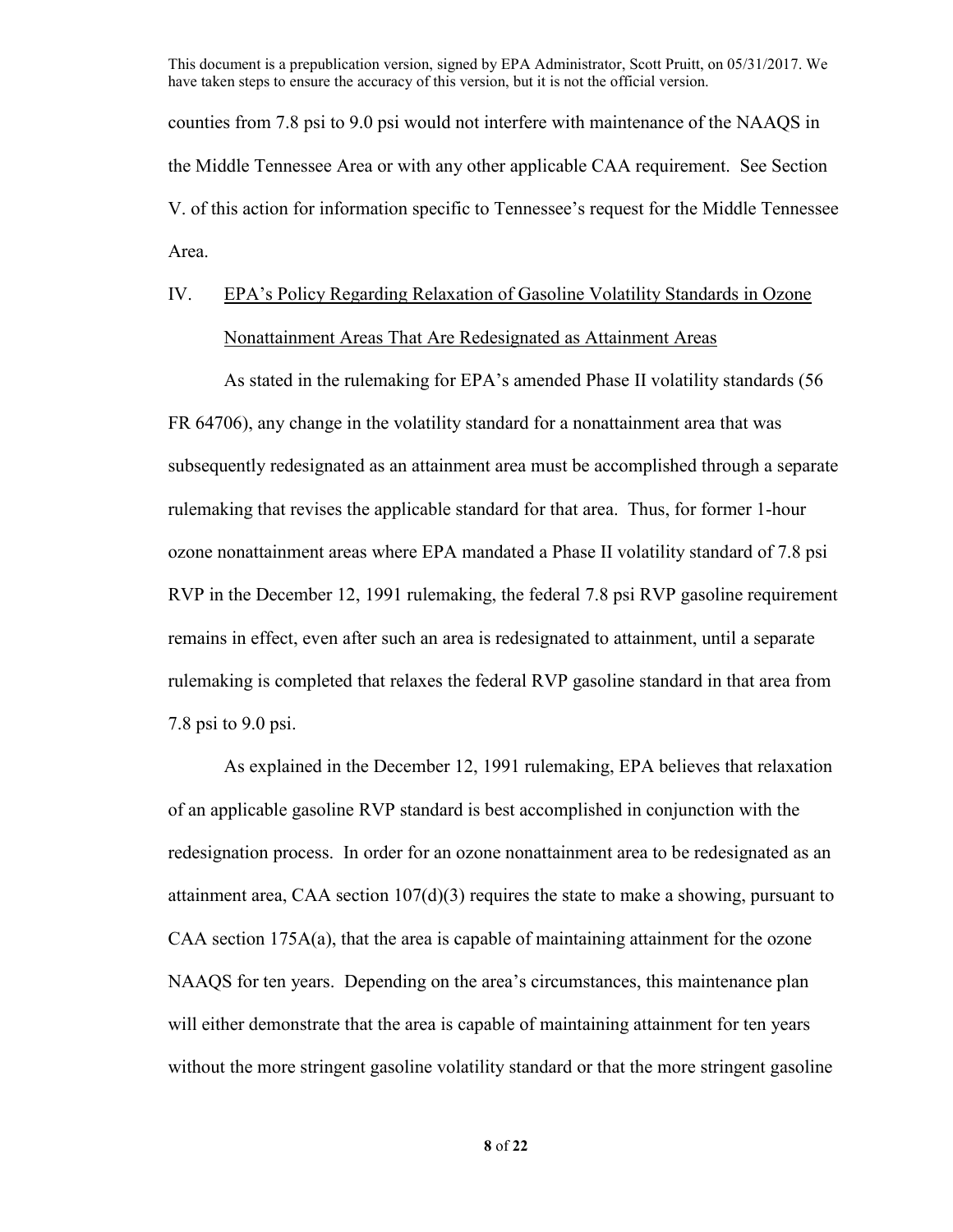volatility standard may be necessary for the area to maintain attainment of the ozone NAAQS. Therefore, in the context of a request for redesignation, EPA will not relax the gasoline volatility standard unless the state requests a relaxation and the maintenance plan demonstrates to the satisfaction of EPA that the area will maintain attainment for ten years without the need for the more stringent volatility standard.

# V. Tennessee's Request to Relax the Federal Gasoline RVP Requirement for Davidson, Rutherford, Sumner, Williamson, and Wilson Counties

On November 21, 2016, the state of Tennessee, through the Tennessee Department of Environment and Conservation (TDEC), submitted a request to revise its CAA section  $110(a)(1)$  maintenance plan for the 1997 ozone NAAQS for the Middle Tennessee Area. The revised maintenance plan adjusts the on-road emissions inventory and maintenance demonstration so that they account for removal of the federal requirement to sell 7.8 psi gasoline and instead sell gasoline with an RVP of 9.0 psi during the summer ozone season. As part of its request, TDEC also submitted a CAA section 110(l) non-interference demonstration that removal of the federal RVP requirement of 7.8 psi for gasoline during the summertime ozone season for the Middle Tennessee Area would not interfere with maintenance of any NAAQS, including the 1997 and 2015 ozone NAAQS. Specifically, the State provided a technical demonstration showing that relaxing the federal gasoline RVP requirement in the five counties, from 7.8 psi to 9.0 psi, would not interfere with maintenance of the ozone NAAQS or with any other applicable requirement of the CAA.

 On February 24, 2017, EPA proposed to approve the revised maintenance plan and section 110(l) non-interference demonstration. The proposal provided an opportunity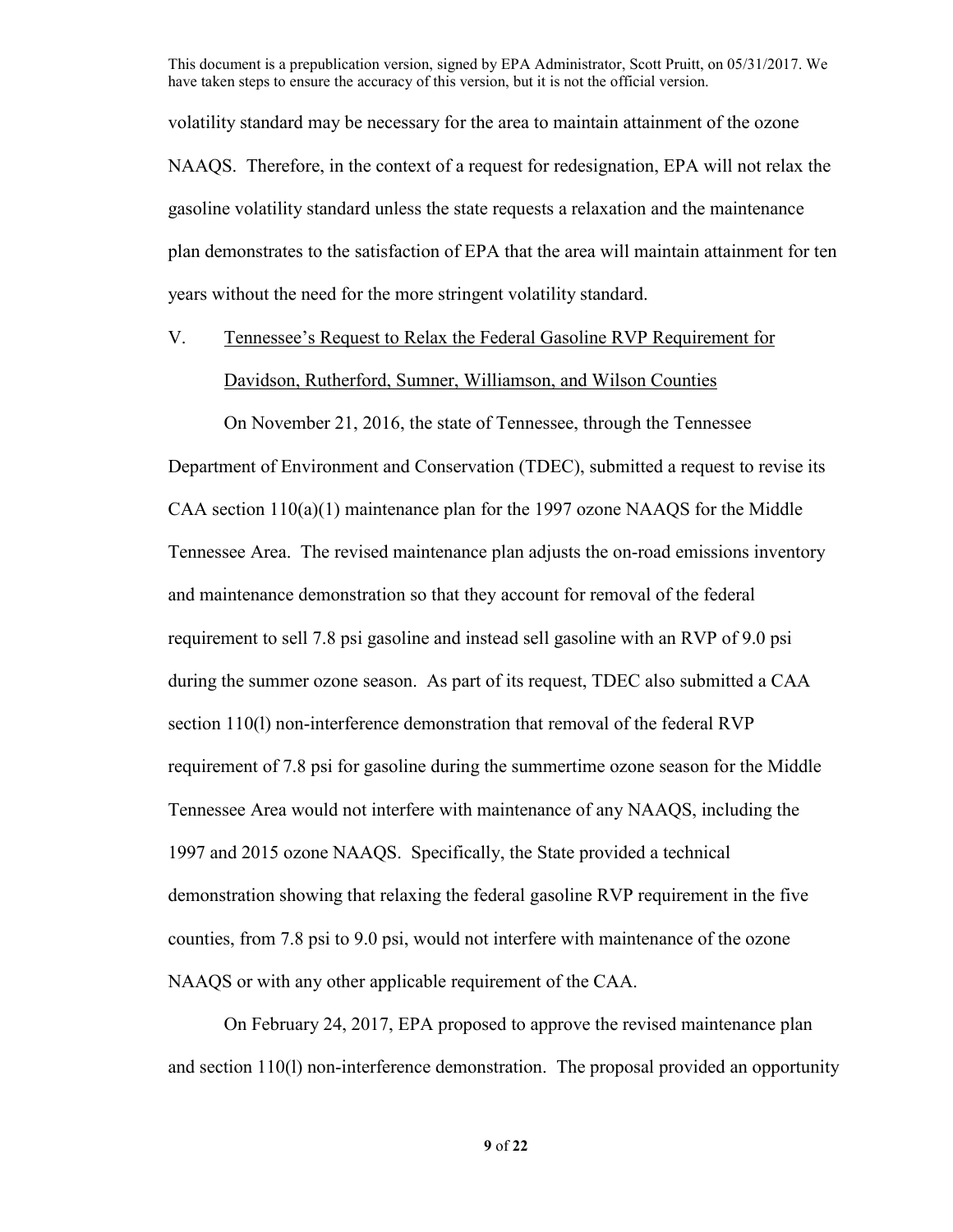for the public to comment on the action. (82 FR 11517). EPA received no comments on the proposal to approve the revised maintenance plan request and the non-interference demonstration for the Middle Tennessee Area. In a May 1, 2017 final rule, EPA approved Tennessee's November 21, 2016 revised maintenance plan for the Middle Tennessee Area. (82 FR 20260). The revised CAA section 110(a)(1) maintenance plan provides for continued attainment and maintenance of the 1997 ozone NAAQS. In this final rule, EPA also approved Tennessee's non-interference demonstration for the Middle Tennessee Area.

In today's action, EPA is taking the final step in the process to approve Tennessee's request to relax the summertime ozone season gasoline RVP standard for Davidson, Rutherford, Sumner, Williamson, and Wilson Counties from 7.8 psi to 9.0 psi. Specifically, EPA is amending the applicable gasoline RVP standard from 7.8 psi to 9.0 psi provided at 40 CFR  $80.27(a)(2)$  for the five counties. This action is based on EPA's May 1, 2017 approval of Tennessee's November 21, 2016 revised maintenance plan request and the non-interference demonstration.

 EPA's proposal to amend the applicable gasoline RVP standard from 7.8 psi to 9.0 psi (April 12, 2017, 82 FR 17597) was subject to public notice-and-comment. EPA received seven comments on its proposal. These comments are discussed in Section VI. below.

Finally, EPA is approving this change to 40 CFR part 80 based on a request from the State and because EPA made a final determination in its May 1, 2017 final rule (82 FR 20260) that the State made an adequate demonstration to show that removal of this federal requirement would not interfere with air quality in the Middle Tennessee Area.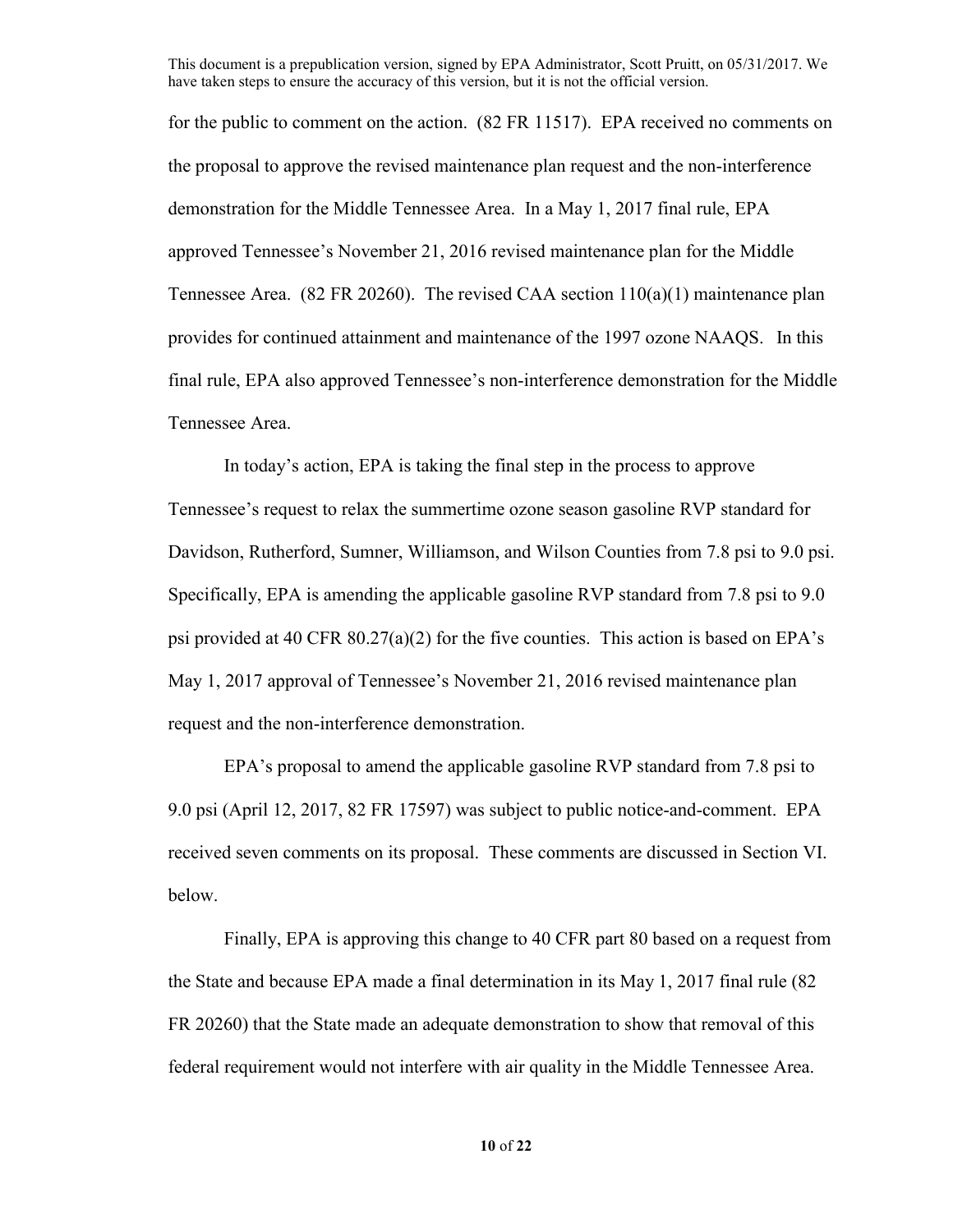Further, this final action is consistent with CAA requirements. Based upon these factors, EPA is approving Tennessee's request to relax the federal RVP gasoline requirements in the Middle Tennessee Area from 7.8 psi to 9.0 psi.

#### VI. Response to Comments

 EPA received seven comments on its April 12, 2017 proposal to relax the gasoline standard from 7.8 psi to 9.0 psi. EPA believes that all of these comments are outside the scope of today's action as discussed further below.

*Comment:* EPA received six comments that expressed a general concern that the relaxation of the RVP gasoline standard would result in a negative impact on air quality.

*Response:* These comments, which are outside the scope of today's final rule, pertain to issues that have already been addressed in the May 1, 2017 rulemaking that evaluated the State's demonstration of potential air quality impacts of changing the summertime gasoline standard in the Middle Tennessee Area. (82 FR 20260). At proposal, EPA evaluated the impacts on air quality associated with the change in RVP requirements and determined that any such impacts will not interfere with attainment or maintenance of any NAAQS or with any other applicable requirement of the CAA as required by CAA section 110(l). (82 FR 11517, 11520-11522, February 24, 2017). EPA received no adverse comments on that proposal, which was subject to a 30-day notice and comment opportunity for the public. Further, in the April 12, 2017 proposal to this action, EPA did not reopen the May 1, 2017 rulemaking for public comments.

*Comment:* EPA received another comment concerning the impact of the 1.0 psi RVP waiver that is provided to gasoline containing 10 percent ethanol.<sup>[2](#page-10-0)</sup> The commenter

 $\overline{a}$ 

<span id="page-10-0"></span><sup>&</sup>lt;sup>2</sup> See CAA section  $211(h)(4)$ .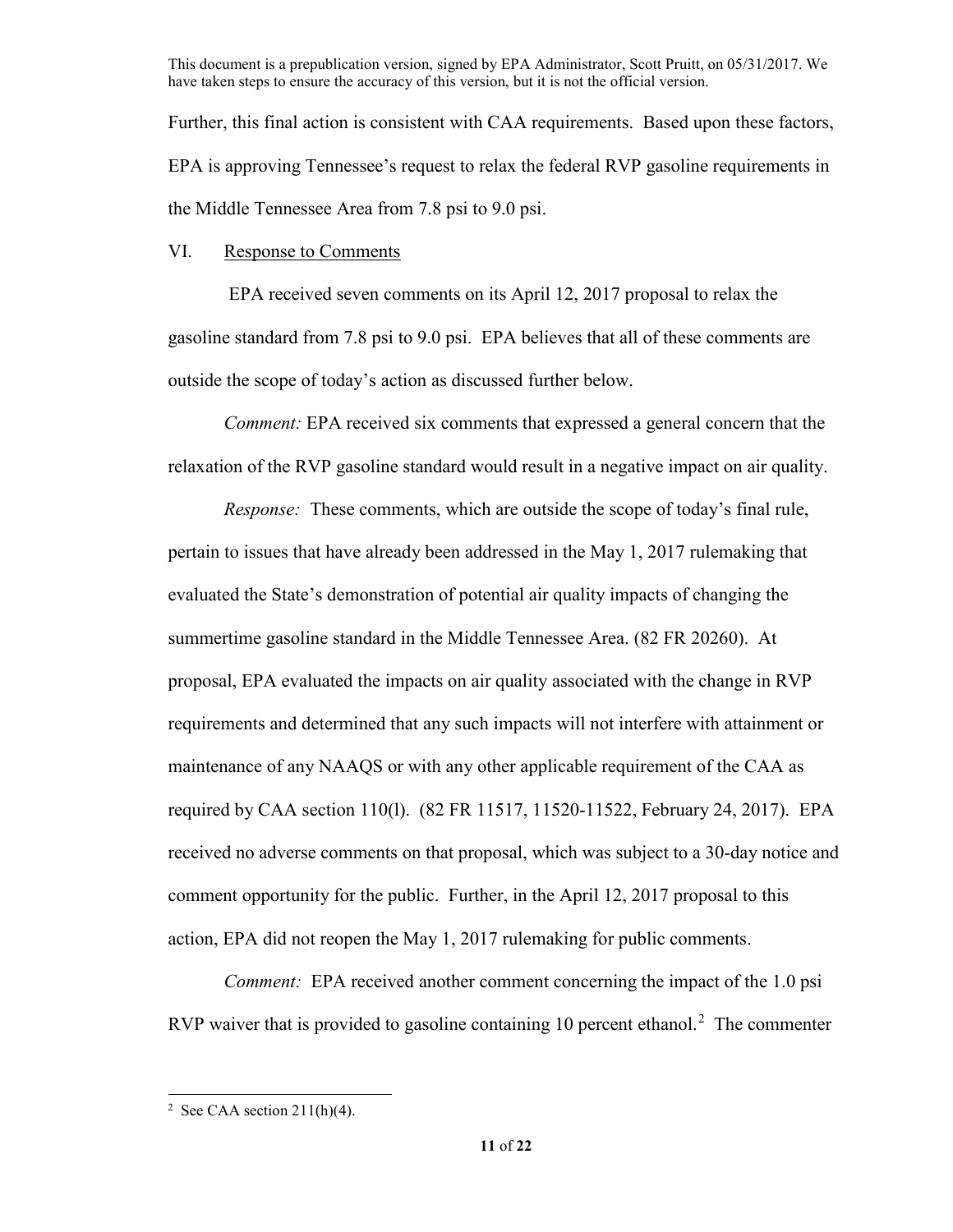expressed several concerns with the 1.0 psi waiver, as well as a concern with the potential impacts of relaxing the summertime gasoline standard on the ability of the area to attain the 2015 ozone NAAQS. The commenter also asked for clarification of how Tennessee calculated emissions changes resulting from increasing the RVP of gasoline sold in the Area.

*Response:* The commenter's general concern with the national 1.0 psi waiver for gasoline containing 10 percent ethanol are beyond the scope of this rulemaking. Moreover, CAA section  $211(h)(4)$  specifically allows the RVP limits for fuel blends containing gasoline and 10 percent ethanol to be 1.0 psi greater than the applicable regulatory RVP limits established in accordance with CAA section 211(h)(1). In this rulemaking, EPA is merely revising the summertime RVP limit for the Middle Tennessee Area pursuant to a request from the State, which the State supported with the demonstration that the area will continue to maintain the 1997 ozone NAAQS, and that the RVP increase will not interfere with the Area's ability to attain other NAAQS including the 2015 ozone NAAQS or interfere with any other CAA requirement.

With regard to the possibility that the summertime gasoline RVP increase could jeopardize the area's ability to remain in attainment with the 2015 ozone NAAQS of 70 ppb, as previously explained, this comment is beyond the scope of this rulemaking. Further, as also previously explained, the proposal for the May 1, 2017 rulemaking contained an evaluation of the air quality impacts associated with the change in RVP requirements and determined that any such impacts will not interfere with attainment or maintenance of any NAAQS or with any other applicable requirement of the CAA as required by CAA section 110(l). Thus, EPA, in a prior rulemaking, which included

**12** of **22**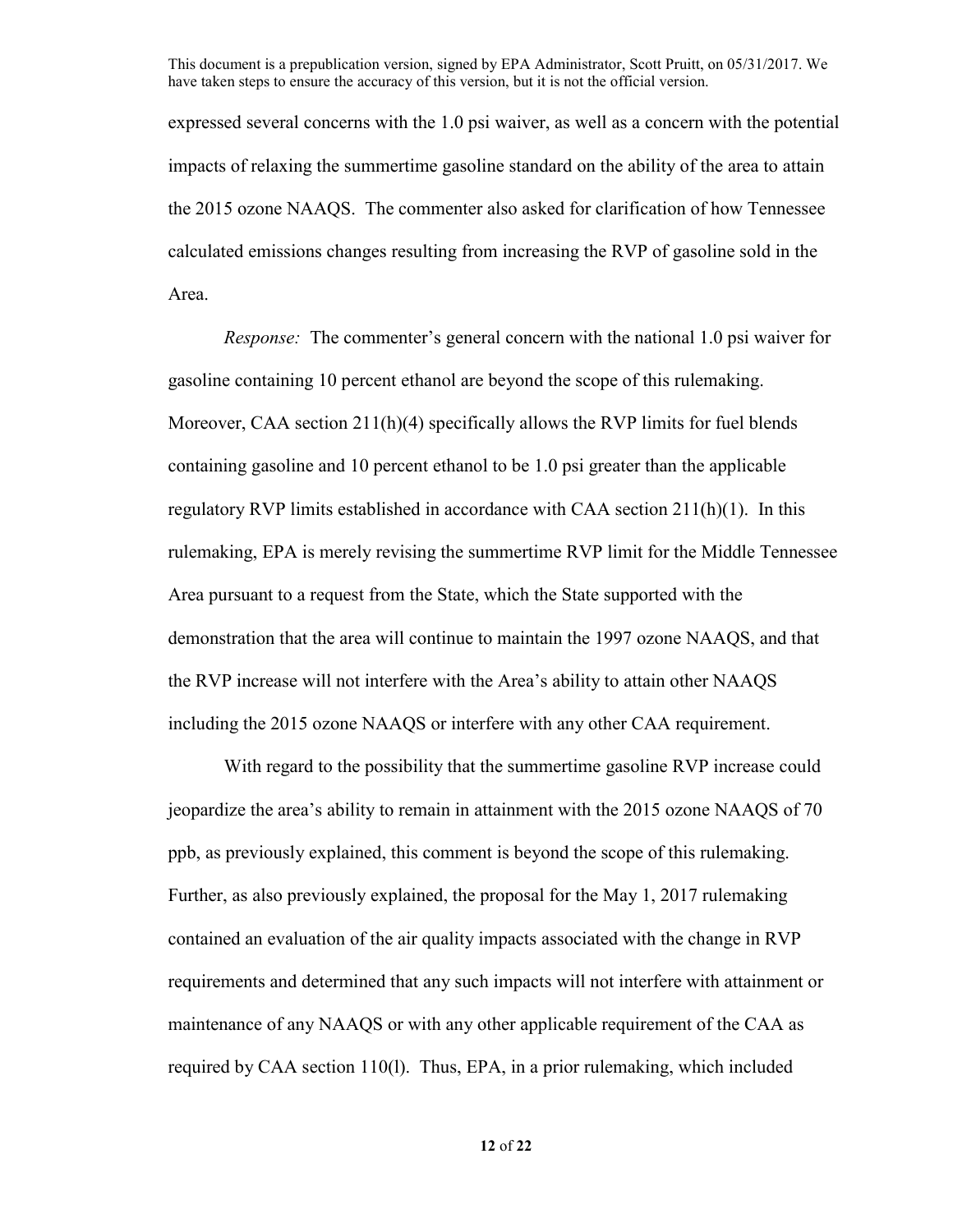extensive information and data from the State, such as the projection of the design values and the effect of slight increases in emissions associated with the RVP relaxation, has concluded that the Area would continue to attain any ozone NAAQS, including the 2015 ozone NAAQS, after the RVP relaxation. (82 FR 20260, May 1, 2017). In the February 24, 2017 proposal, EPA had also provided adequate opportunity for public comments on the CAA section 110(l) non-interference demonstration as well as the extensive information that supported the demonstration. No adverse comments were received on that proposal. The proposed notice for today's action did not re-open the previous rulemaking.

Similarly, EPA believes that the comment on Tennessee's calculations of the emissions change due to the RVP relaxation is also beyond the scope of this rulemaking. As previously explained, EPA provided adequate opportunity for public comment on the previous rulemaking that approved the State's maintenance plan revision and CAA section 110(l) non-interference demonstration. (82 FR 20260, May 1, 2017). No adverse comments were received on the proposal for the May 1, 2017 rulemaking. Notwithstanding that this comment is outside of the scope of this rulemaking, Tennessee did properly quantify the emissions change attributed to the increase of the summertime RVP standard of 7.8 psi (effectively 8.8 psi with the 1.0 psi ethanol waiver) to 9.0 psi (effectively 10.0 psi with the 1.0 psi ethanol waiver).  $(82 FR 11517, 11520-11523,$ February 24, 2017). As noted above, the proposed notice for today's action did not reopen the previous rulemaking. Based on the evidence in the record, EPA is granting the State's request to relax the summertime RVP standard from 7.8 psi to 9.0 psi.

VII. Final Action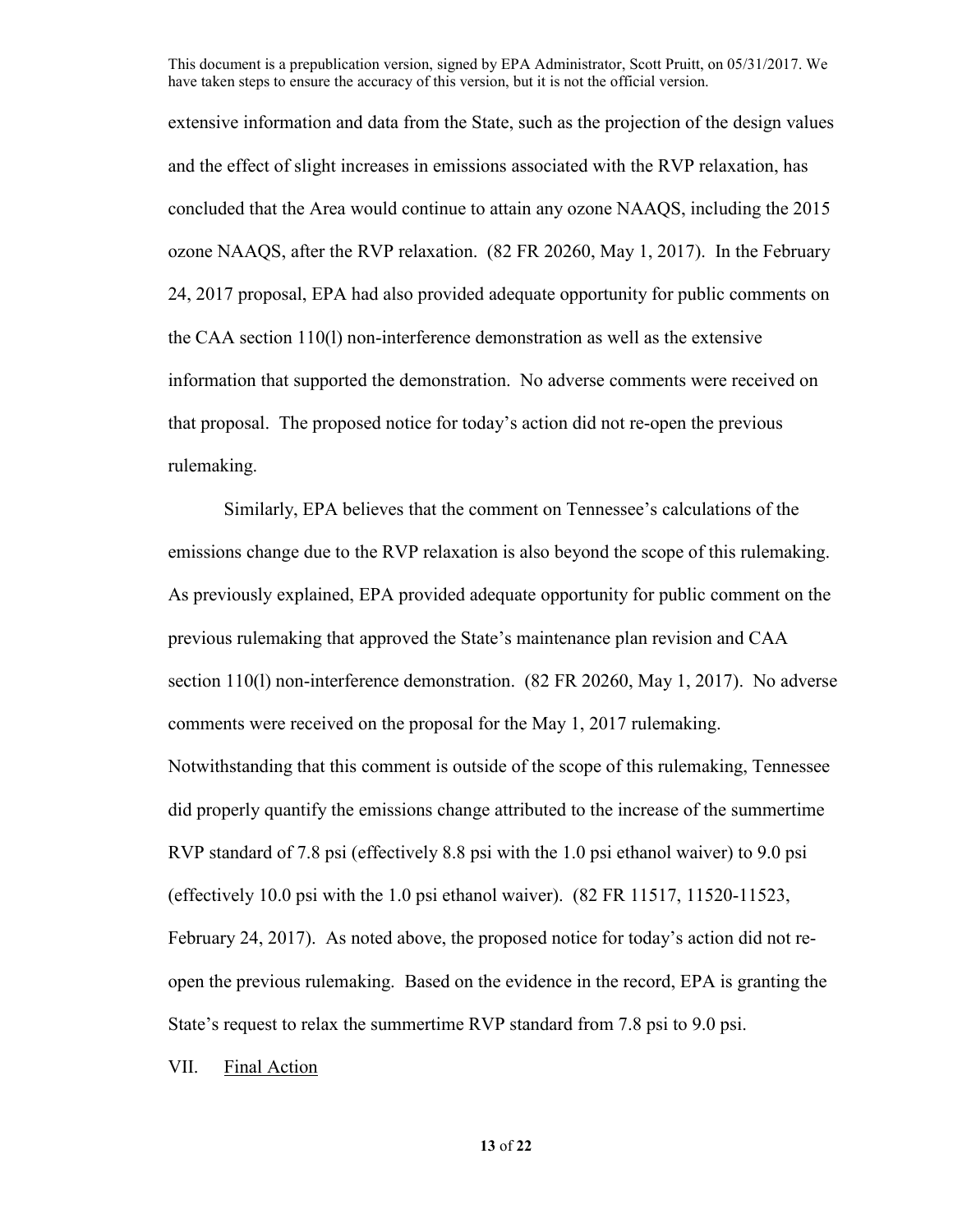EPA is taking final action to approve the request from Tennessee for EPA to relax the RVP applicable to gasoline introduced into commerce from June 1 to September 15 of each year in Davidson, Rutherford, Sumner, Williamson, and Wilson Counties. Specifically, this action amends the applicable gasoline RVP standard from 7.8 psi to 9.0 psi provided at 40 CFR 80.27(a)(2) for the Middle Tennessee Area.

#### VIII. Technical Corrections

 $\overline{a}$ 

 We are taking this opportunity to make several minor technical corrections to 40 CFR  $80.27(a)(2)(ii)$  in order to accurately reflect the regulatory changes to this subparagraph that occurred as the result of prior rulemakings. These prior rulemakings concerned the relaxation of the gasoline RVP standard in other areas of the country. The changes are specified in the following paragraph. These corrections have no effect on the stringency or applicability of the regulations.<sup>[3](#page-13-0)</sup>

The amendments are as follows:

1. In 40 CFR  $\S 80.27(a)(2)(ii)$ , the table is amended by:

- a. Adding footnote numbers 6 and 9 in the table for North Carolina;
- b. Adding the "Middle Tennessee Area" in the table for Tennessee and adding footnote number 10 next to it;
	- 2. In 40 CFR  $\S 80.27(a)(2)(ii)$ , the footnotes below the table are amended by:

<span id="page-13-0"></span><sup>3</sup> 40 CFR §80.27(a)(2)(ii) had not accurately reflected that the North Carolina entry in the table also included footnotes 6 and 9. As a result of today's rulemaking, the table will include the addition of Middle Tennessee and a new footnote 10 associated with it. The footnotes below the table were also inaccurate in that incorrect counties or areas were associated with the wrong footnote numbers. Therefore, the preexisting language in footnote 6 is retained but is renumbered as footnote 8. Similarly, the preexisting language in footnote 7 is retained but is renumbered as footnote 9. The correct version of footnotes 6 and 7 were not included in the preexisting language and thus new footnotes 6 and 7 are added in this final rule.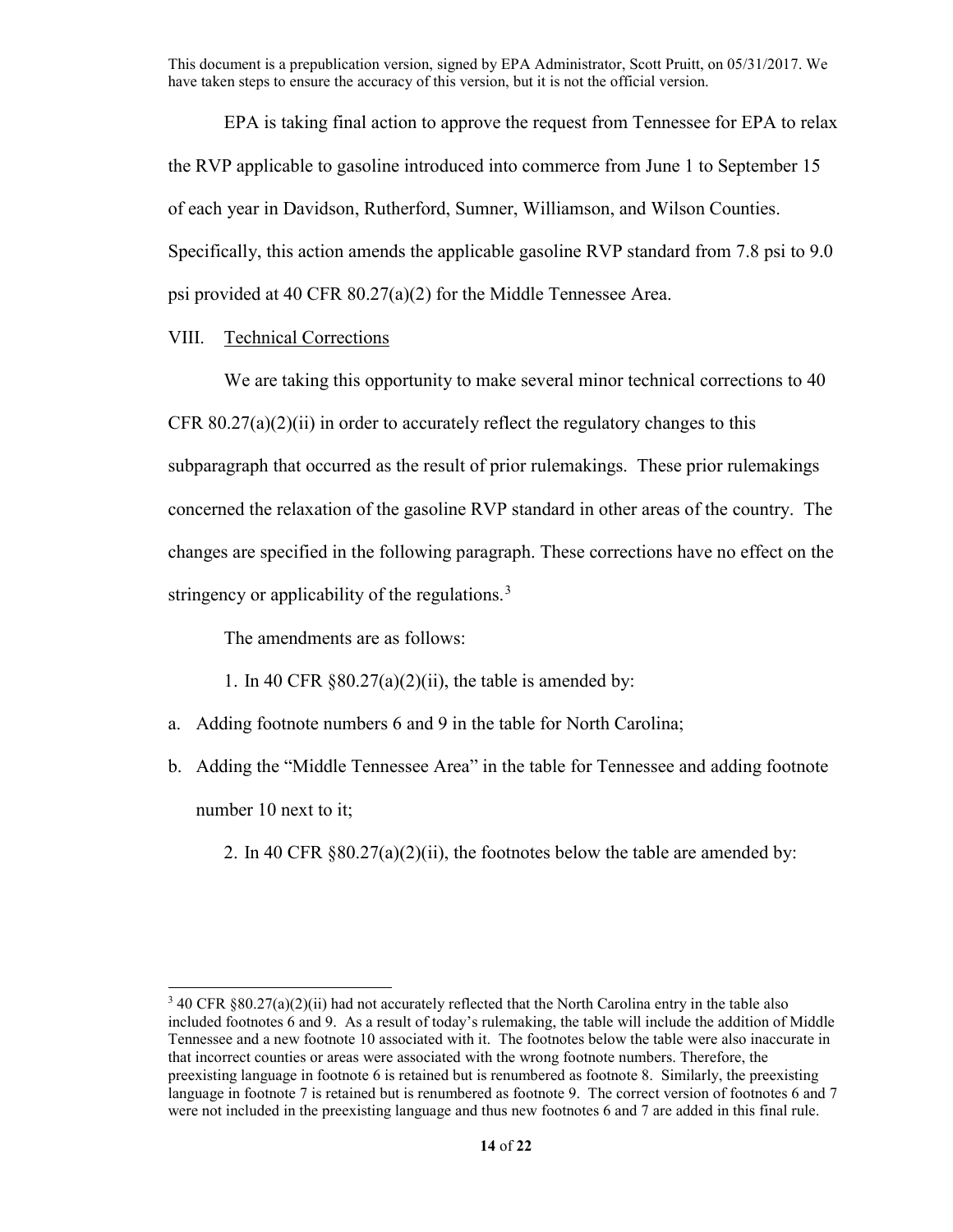- a. Renumbering the existing footnote 6 below the table to a new footnote 8. Footnote 8 will read: "The standard for Jefferson and Shelby Counties from June 1 until September 15 in 1992 through July 2, 2015 was 7.8 psi.";
- b. Renumbering the existing footnote 7 below the table to a new footnote 9. Footnote 9 will read: "The standard for Mecklenburg and Gaston Counties from June 1 until September 15 in 1992 through 2015 was 7.8 psi.";
- c. Adding a new footnote 6 below the table. Footnote 6 will read: "The standard for Davidson, Forsyth and Guilford Counties and a portion of Davie County from June 1 until September 15 in 1992 through 2013 was 7.8 psi.";
- d. Adding a new footnote 7 below the table. Footnote 7 will read: "The standard for Durham and Wake Counties, and a portion of Dutchville Township in Granville County from June 1 until September 15 in 1992 through 2013 was 7.8 psi."
- IX. Statutory and Executive Order Reviews
- A. Executive Order 12866: Regulatory Planning and Review and Executive Order 13563: Improving Regulation and Regulatory Review

This action is not a "significant regulatory action" under the terms of Executive Order 12866 (58 FR 51735, October 4, 1993) and is therefore not subject to review under Executive Orders 12866 and 13563. (76 FR 3821, January 21, 2011).

B. Paperwork Reduction Act

 This action does not impose any new information collection burden under the provisions of the Paperwork Reduction Act, 44 U.S.C. 3501 et seq., and therefore is not subject to these requirements.

C. Regulatory Flexibility Act (RFA)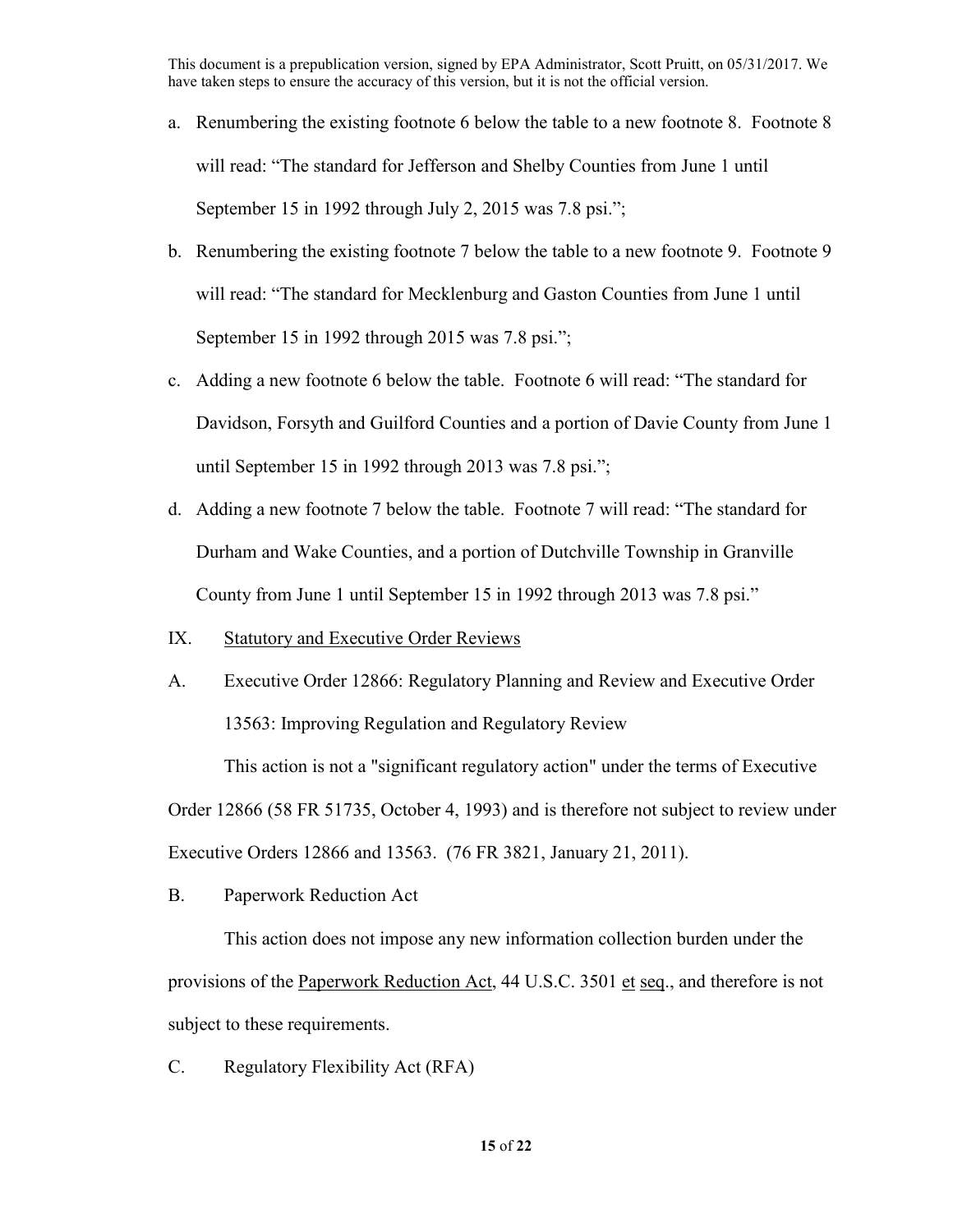I certify that this action will not have a significant economic impact on a substantial number of small entities under the RFA. In making this determination, the impact of concern is any significant adverse economic impact on small entities. An agency may certify that a rule will not have a significant economic impact on a substantial number of small entities if the rule relieves regulatory burden, has no net burden or otherwise has a positive economic effect on the small entities subject to the rule. The small entities subject to the requirements of this action are refiners, importers or blenders of gasoline that choose to produce or import low RVP gasoline for sale in Tennessee and gasoline distributers and retail stations in Tennessee. This action relaxes the federal RVP standard for gasoline sold in Davidson, Rutherford, Sumner, Williamson, and Wilson Counties during the summertime ozone season (June 1 to September 15 of each year) to allow the RVP for gasoline sold to rise from 7.8 psi to 9.0 psi. This rule does not impose any requirements or create impacts on small entities beyond those, if any, already required by or resulting from the CAA section 211(h) Volatility Control program. We have, therefore, concluded that this action will have no net regulatory burden for all directly regulated small entities.

#### D. Unfunded Mandates Reform Act (UMRA)

This final rule does not contain an unfunded mandate of \$100 million or more as described in the UMRA, 2 U.S.C. 1531-1538, and does not significantly or uniquely affect small governments. The action implements mandates that are specifically and explicitly set forth in CAA section 211(h) without the exercise of any policy discretion by EPA.

E. Executive Order 13132 (Federalism)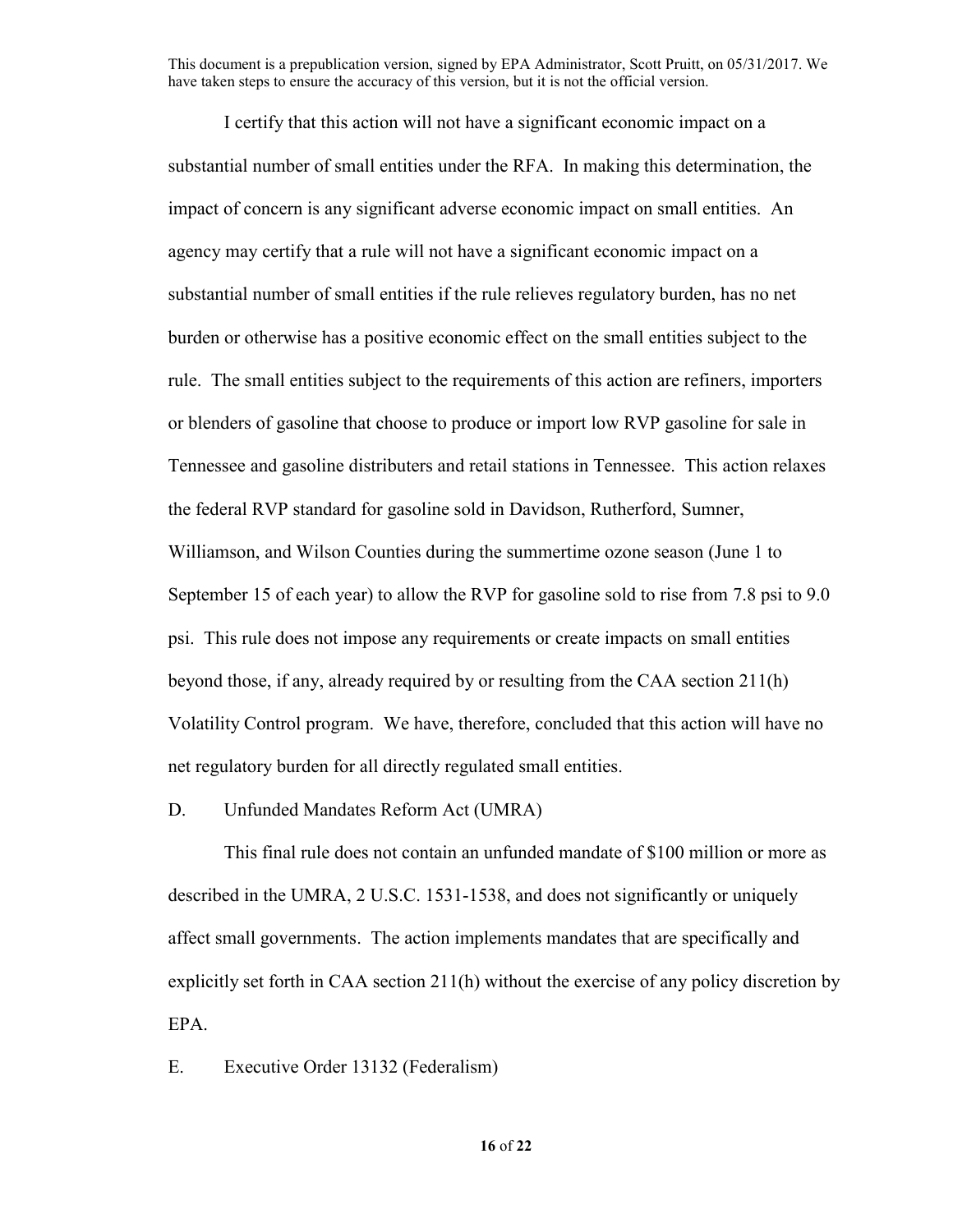This action does not have federalism implications. It will not have substantial direct effects on the states, on the relationship between the national government and the states, or on the distribution of power and responsibilities among the various levels of government.

F. Executive Order 13175: Consultation and Coordination with Indian Tribal **Governments** 

 This action does not have tribal implications, as specified in Executive Order 13175 (65 FR 67249, November 9, 2000). This final rule affects only those refiners, importers or blenders of gasoline that choose to produce or import low RVP gasoline for sale in the Middle Tennessee Area and gasoline distributers and retail stations in the Middle Tennessee Area. Thus, Executive Order 13175 does not apply to this action.

G. Executive Order 13045: Protection of Children from Environmental Health and Safety Risks

The EPA interprets Executive Order 13045 as applying only to those regulatory actions that concern environmental health or safety risks that EPA has reason to believe may disproportionately affect children, per the definition of "covered regulatory action" in section 2-202 of the Executive Order. EPA has no reason to believe that this action may disproportionately affect children since Tennessee has demonstrated that a relaxation of the gasoline RVP will not interfere with its attainment of the ozone NAAQS for the Middle Tennessee Area, or any other applicable CAA requirement.

H. Executive Order 13211: Actions Concerning Regulations That Significantly Affect Energy Supply, Distribution, or Use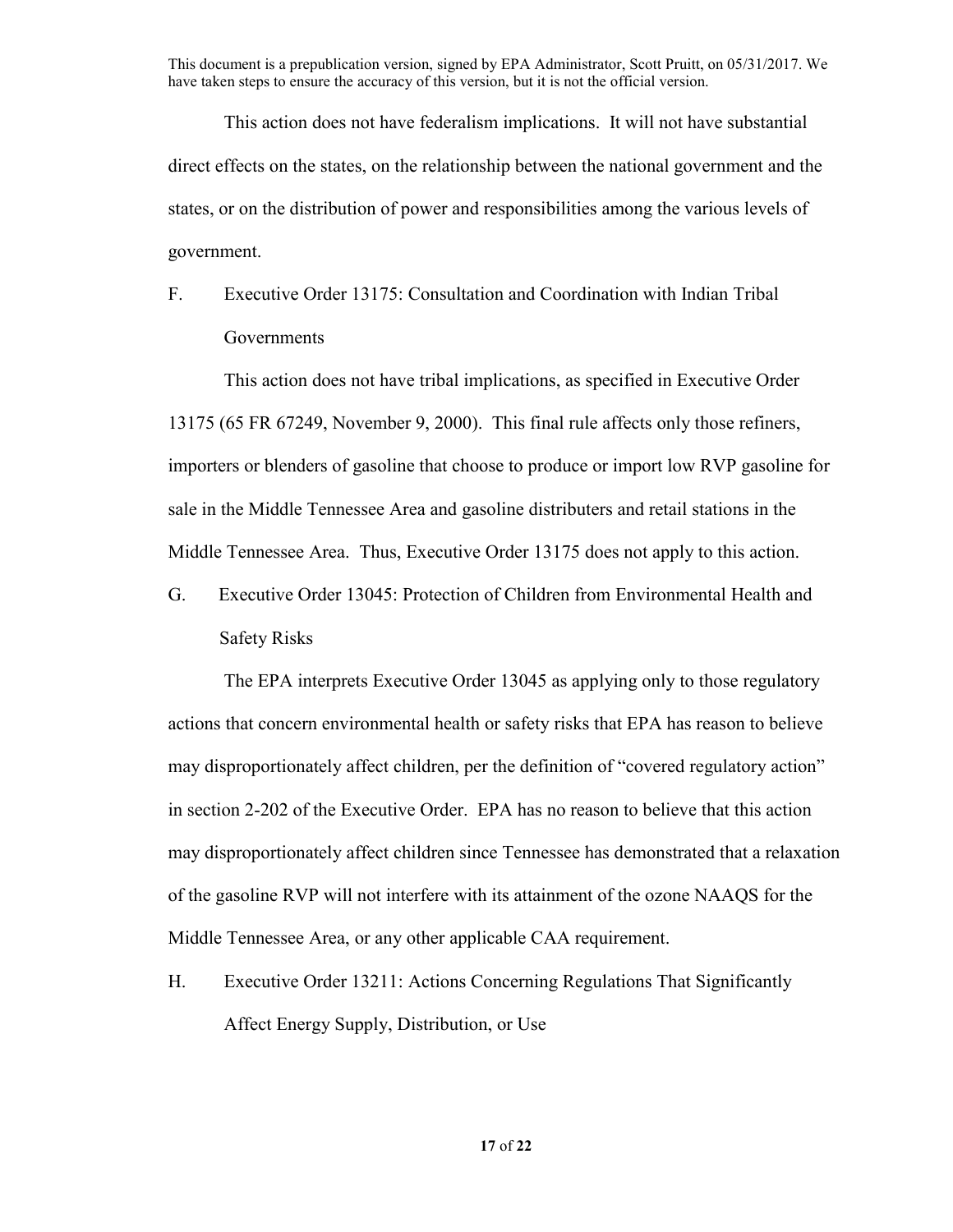This action is not subject to Executive Order 13211 because it is not a significant regulatory action under Executive Order 12866.

- I. National Technology Transfer Advancement Act This action does not involve technical standards.
- J. Executive Order 12898: Federal Actions to Address Environmental Justice in Minority Populations and Low-Income Populations

EPA believes the human health or environmental risk addressed by this action will not have potential disproportionately high and adverse human health or environmental effects on minority, low-income or indigenous populations because it does not affect the applicable ozone NAAQS which establish the level of protection provided to human health or the environment. This rule relaxes the applicable volatility standard of gasoline during the summer, possibly resulting in slightly higher mobile source emissions. However, the state of Tennessee's non-interference demonstration that this action will not interfere with maintenance of the ozone NAAQS in the Middle Tennessee Area, or with any other applicable CAA requirement. Therefore, disproportionately high and adverse human health or environmental effects on minority or low-income populations are not an anticipated result. The results of this evaluation are described in Section V. of this final rule. A copy of Tennessee's November 21, 2016 SIP revision requesting that EPA relax the gasoline RVP standard, including the technical analysis demonstrating that the less stringent gasoline RVP in the Davidson, Rutherford, Sumner, Williamson, and Wilson Counties would not interfere with continued maintenance of the 2008 ozone NAAQS, or with any other applicable CAA requirement, has been placed in the public docket for this action.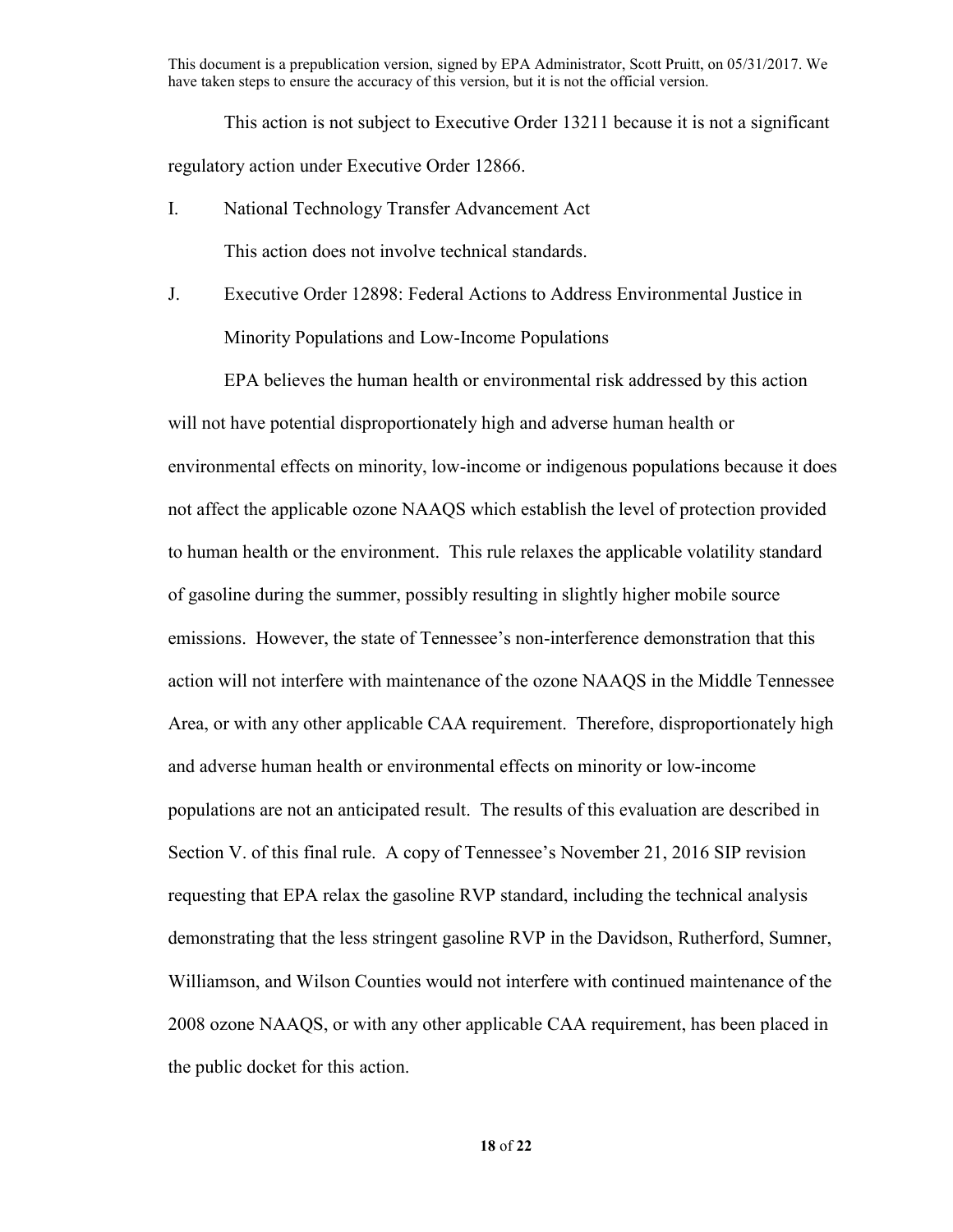## K. Congressional Review Act (CRA)

This action is subject to the CRA, and EPA will submit a rule report to each House of the Congress and to the Comptroller General of the United States. This action is not a "major rule" as defined by 5 U.S.C. 804(2).

L. Petitions for Judicial Review

 Under section 307(b)(1) of the CAA, petitions for judicial review of this action must be filed in the United States Court of Appeals for the appropriate circuit by

## [**INSERT DATE 30 DAYS AFTER DATE OF PUBLICATION IN THE FEDERAL**

**REGISTER**]. Filing a petition for reconsideration by the Administrator of this final rule does not affect the finality of this action for the purposes of judicial review nor does it extend the time within which a petition for judicial review may be filed, and shall not postpone the effectiveness of such rule or action. This action may not be challenged later in proceedings to enforce its requirements. See CAA section 307(b)(2).

## X. Legal Authority and Statutory Provisions

The statutory authority for this action is granted to EPA by CAA sections 211(h) and 301(a), as amended; 42 U.S.C. 7545(h) and 7601(a).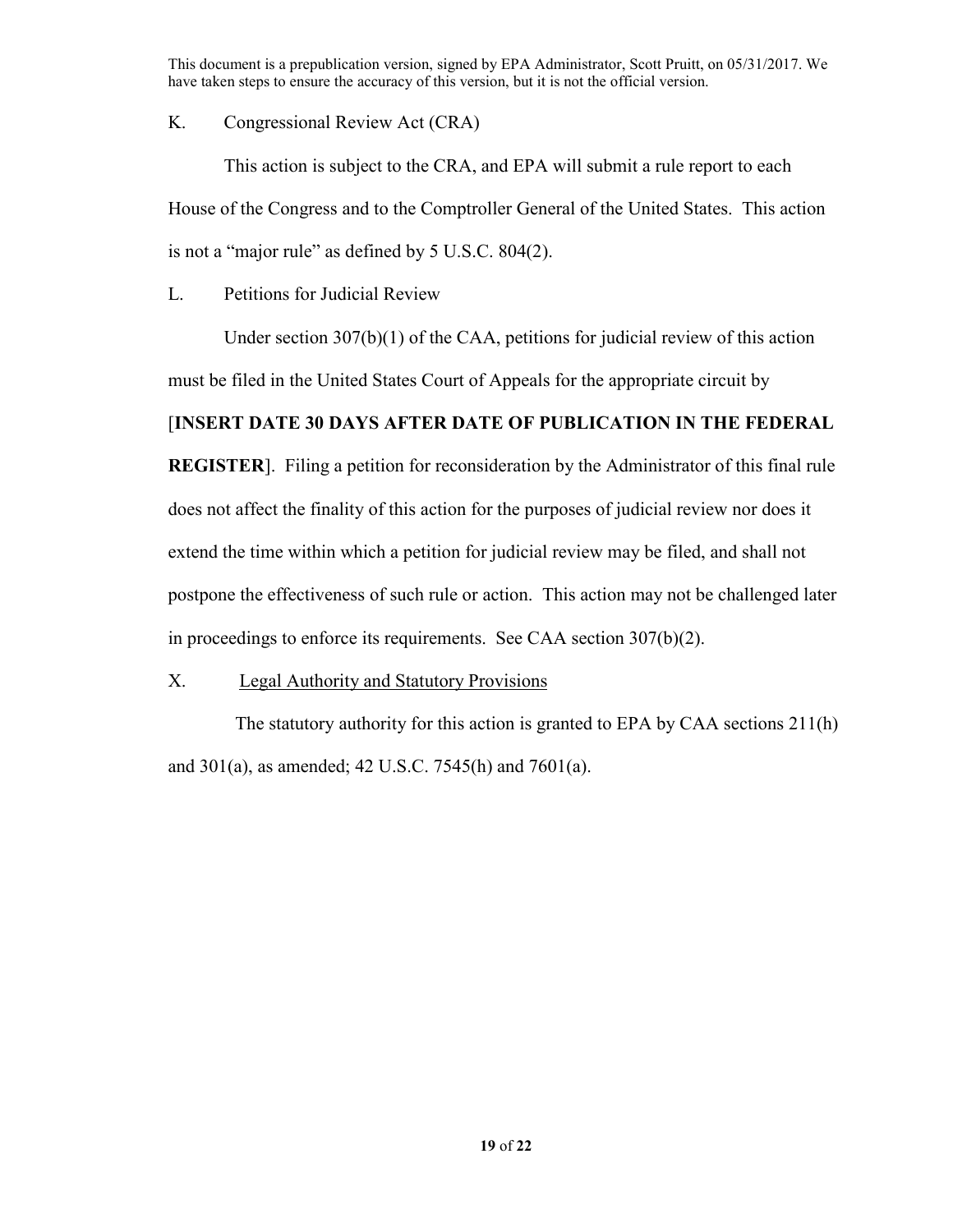The EPA Administrator, Scott Pruitt, signed the following final rule on 05/31/2017, and EPA is submitting it for publication in the *Federal Register* (FR). While we have taken steps to ensure the accuracy of this Internet version of the rule, it is not the official version of the rule for purposes of public comment. Please refer to the official version in a forthcoming FR publication, which will appear on the Government Printing Office's FDSys website [\(www.gpo.gov/fdsys/search/home.action\)](http://www.gpo.gov/fdsys/search/home.action) and on Regulations.gov [\(www.regulations.gov\)](http://www.regulations.gov/) in Docket No. EPA-HQ-OAR-2016-0631. Once the official version of this document is published in the FR, this version will be removed from the Internet and replaced with a link to the official version.

## **Approval of Tennessee's Request to Relax the Federal Reid Vapor Pressure Gasoline Volatility Standard for Davidson, Rutherford, Sumner, Williamson, and Wilson Counties Page 20 of 22**

## List of Subjects in 40 CFR part 80

Environmental protection, Administrative practice and procedures, Air pollution

control, Fuel additives, Gasoline, Motor vehicle and motor vehicle engines, Motor

vehicle pollution, Penalties, Reporting and recordkeeping requirements.

Dated: \_\_\_\_\_\_\_\_\_\_\_\_\_\_\_\_\_\_\_\_\_

\_\_\_\_\_\_\_\_\_\_\_\_\_\_\_\_\_\_\_\_\_\_\_\_\_\_\_

E. Scott Pruitt, Administrator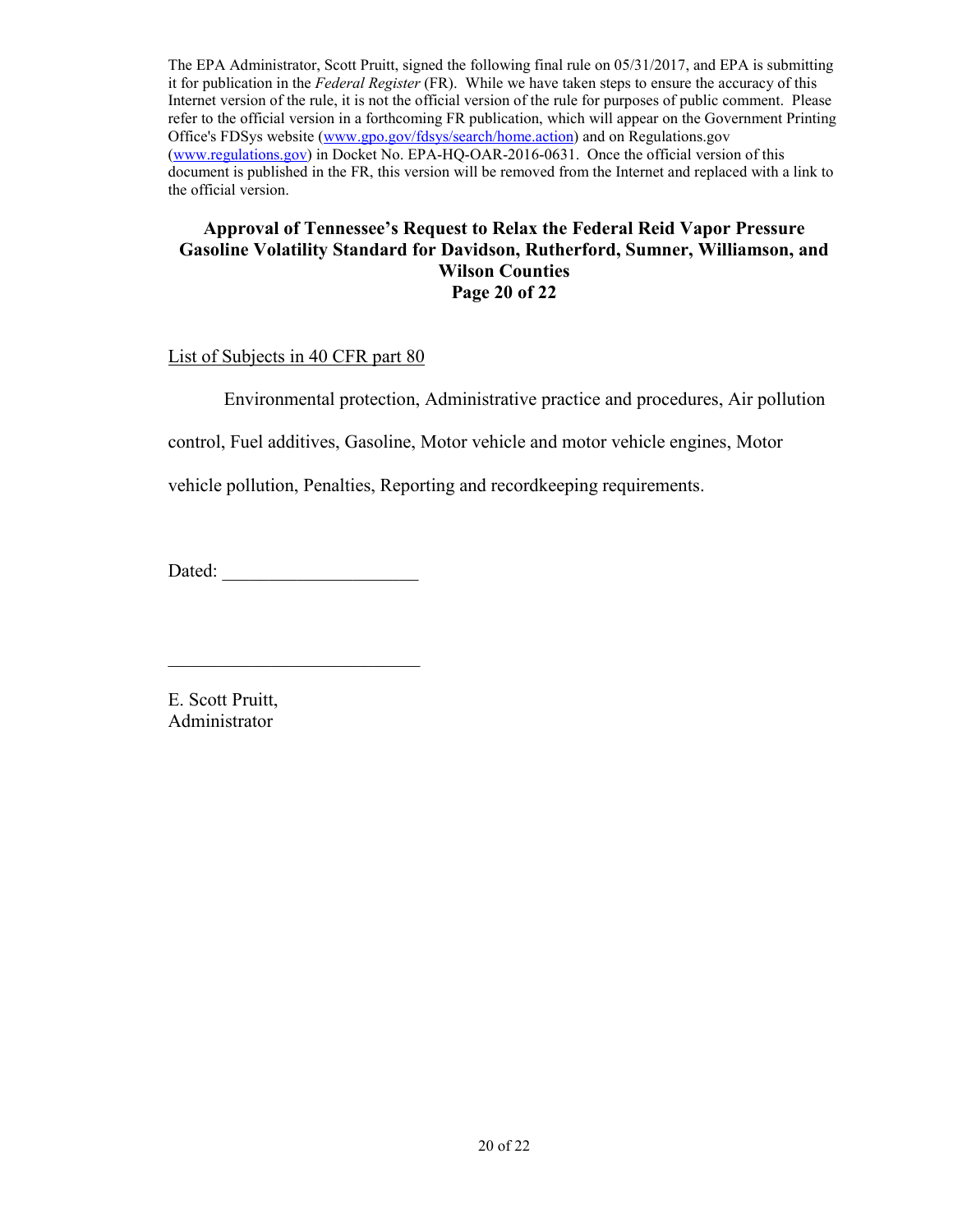For the reasons discussed in the preamble, the Environmental Protection Agency is

amending 40 CFR part 80 as follows:

## **PART 80—REGULATION OF FUELS AND FUEL ADDITIVES**

1.The authority citation for part 80 continues to read as follows:

**AUTHORITY**: 42 U.S.C. 7414, 7521, 7542, 7545, and 7601(a).

2. Section 80.27 is amended by revising the table in paragraph  $(a)(2)(ii)$  and the footnotes

below the table as follows:

## **§ 80.27 Controls and prohibitions on gasoline volatility.**

- $(a) * * * *$
- $(2)$  \* \* \*
- $(ii) * * * *$

| <b>State</b>                        | May | June | July | September |
|-------------------------------------|-----|------|------|-----------|
| *******                             |     |      |      |           |
| North Carolina <sup>6,7,9</sup>     | 9.0 | 9.0  | 9.0  | 9.0       |
| *******                             |     |      |      |           |
| Tennessee:                          |     |      |      |           |
| <b>Knox County</b>                  | 9.0 | 9.0  | 9.0  | 9.0       |
| Middle Tennessee Area <sup>10</sup> | 9.0 | 9.0  | 9.0  | 9.0       |
| All volatility nonattainment        | 9.0 | 7.8  | 7.8  | 7.8       |
| areas                               |     |      |      |           |
| ********                            |     |      |      |           |

#### **APPLICABLE STANDARDS1 1992 AND SUBSEQUENT YEARS**

\*\*\*\*\*

6 The standard for Davidson, Forsyth and Guilford Counties and a portion of Davie County from June 1 until September 15 in 1992 through 2013 was 7.8 psi.

7 The standard for Durham and Wake Counties, and a portion of Dutchville Township in Granville County from June 1 until September 15 in 1992 through 2013 was 7.8 psi.

8 The standard for Jefferson and Shelby Counties from June 1 until September 15 in 1992 through July 2, 2015 was 7.8 psi.